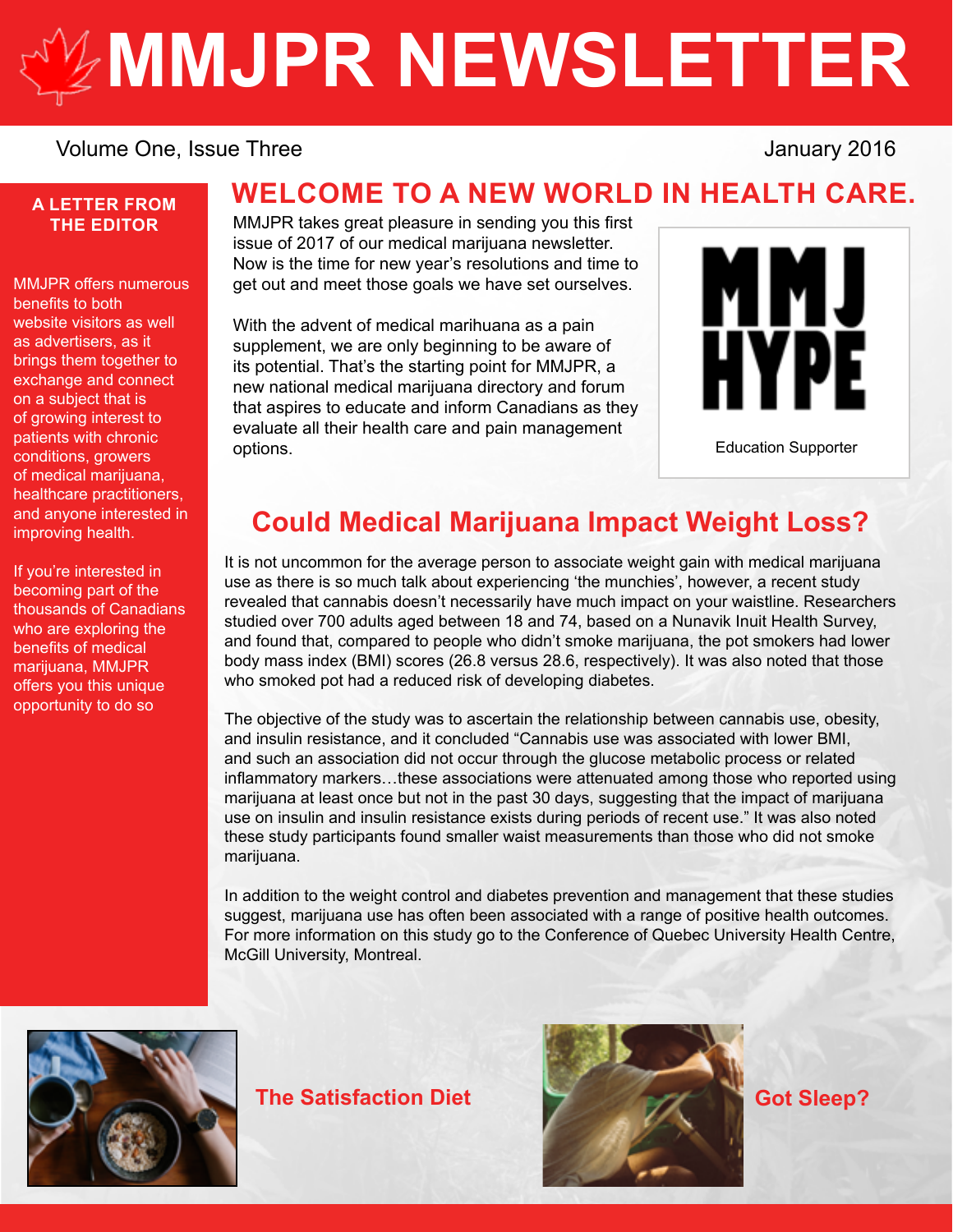## **The Satisfaction Diet**

Ever daydream about how perfect your life would be after you've lost a little weight? Say things to yourself about how you've look for a new job once you lose a few pounds or you'll find the right partner if only you could lose a few more pounds? Why wait? Turning the classic 'lose weight to live great' saying upside down and therefore living great to lose weight should be considered.

In one study, people who were happiest with themselves at the start of a weight loss program trimmed off twice as much weight as those who were the least happy. Dropping emotional and mental baggage before you dive into a diet and exercise plan – and boosting satisfaction with your body, your relationships and your life – is a quiet vote of confidence, a signal to your inner self that you are worth taking care of. Psychologists who specialize in healthy weight loss say a more positive sense of self can help smooth the emotional highs and lows that feed

overeating and snacking. It builds resilience so you can weather the inevitable challenges and temptations ahead, like stress induced trips mid day to the office vending machine.

When people struggle, they begin to feel bad about themselves, so it's more difficult to handle better weight control, psychologists in this area also note links between body image and successful weight loss. When you feel better about yourself, you tend to do more good things for yourself.

Stop postponing satisfaction. Here are three ways to let go of mental weight that bog down your weight loss efforts.

#### **Love Your Body Now** 1

Concentrate and appreciate your own amazing talents now. Whether that be singing in the shower, being good at your job, or helping someone out of a jam, are all things that can make you feel proud about being you. Think

of all the things and ways that you can praise yourself on regardless of how much weight you carry around, and this self- praising turns into feeling better about something you did, and helps to improve your mood, which in turn, gives you an edge in keeping off the pounds. So, you can improve your body image even before you change your appearance. A healthy



body image is critical to loving your body now! Look in the mirror, what features do you like? Chances are you'll find more to admire. Start writing a list of all the positive activities you do in a day, alternatively, write about the ones you want to do and start crossing them off the list once you've done them. Once you start making your list, I bet you'll want to see how many other great things you can accomplish. We've

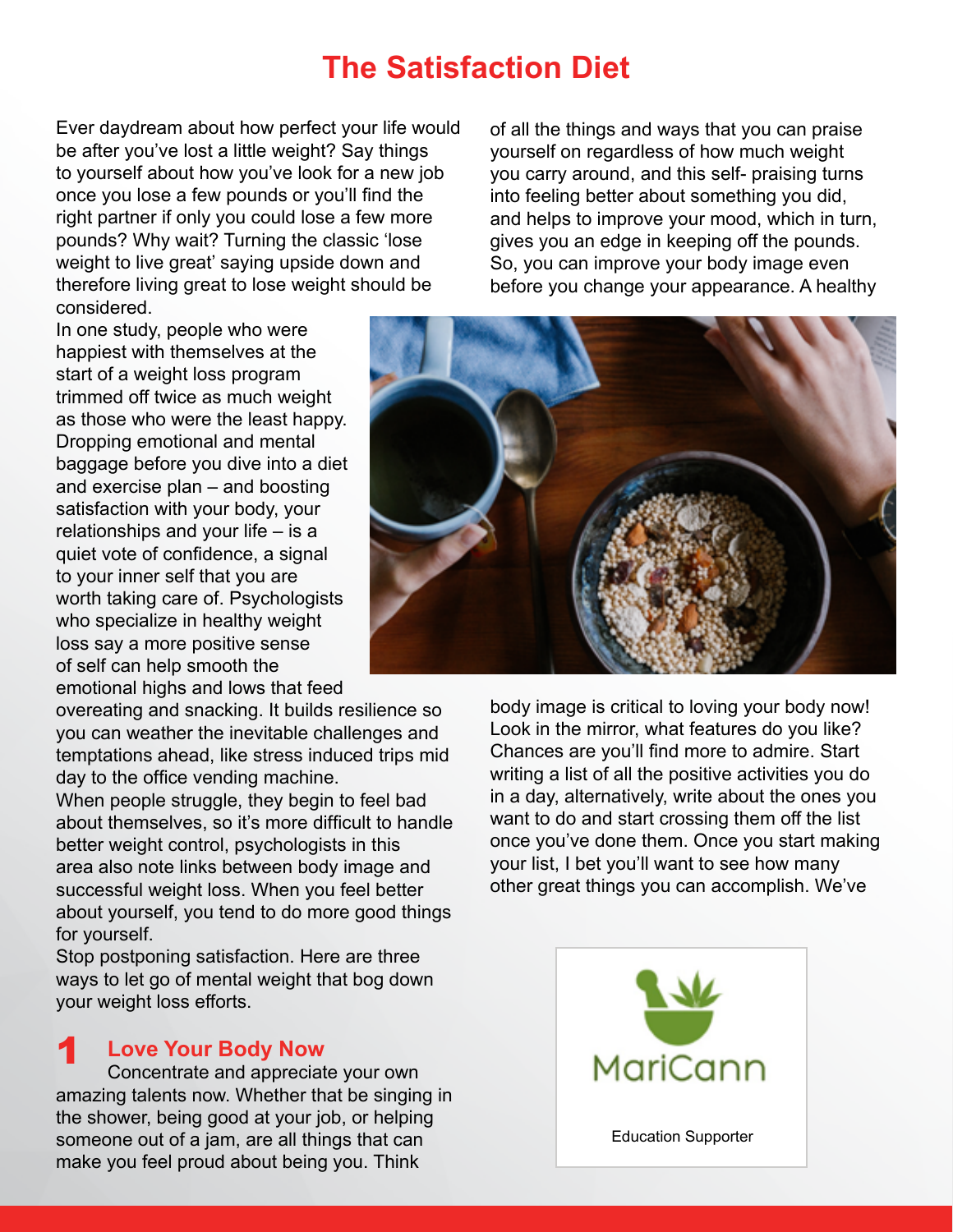all admired the less than skinny woman or man, who is impeccably groomed and attired. Aspire to be like that person. Clean clothes and freshly ironed can go a long way to feeling happy about yourself. Ensure your body gets enough proper nourishment, fresh air and sleep. Joyful exercise like taking a tango lesson or luxuriating in a bubble bath offers you an opportunity of feeling deep down well being, this caring for yourself works to improve your body image and love your body now.

**Live the Life You Dream About** 2

Instead of waiting till you've reached some weight loss milestone, go out and do something that you may have been putting off. Or try doing something you know you do well, even better. Put some extra shine on a report for work, or break your current routine with asking a friend out who you haven't seen in a long time. Whatever, just start now, give it a whirl. Then, when you feel good about yourself, you deserve another pat on the back. Any one thing, or any new step you take, remember to secretly celebrate it. Celebrating each success helps build optimism, excitement and confidence. Don't let that nasty little voice in your head speak loudly, tune it out or turn it off! Give yourself a pep talk if need be, but keep a lid on that naysayer.

#### **Eat for Real Satisfaction** 3

Pain, stress, boredom, fatigue, grief and/or frustration all lead to the fridge, overeating and/or junk food binging. Unlearning emotional eating helps to focus on he physical satisfaction that healthy food delivers. Better ways that fill your emotional needs and beat stress at the same time. People without weight problems don't eat when they are upset. They handle stress in other ways. They problem solve differently, calling or asking for help as they need it, they often use walking or physical activity as an opportunity to 'work out' their problems and difficulties. According to researchers, emotional eaters don't reach for raw, fresh veggies and grilled salmon when their brains scream feed me. They go for high fat, high calories choices, like doughnuts, cakes and potato chips. If you think you are an emotional eater, next time

you find yourself heading to the kitchen, try some progressive muscle relaxation. Inhale and tense your feet, exhale and relax them, repeat with major muscle groups from your calves and shoulders, neck and face, or take a brisk walk outside. In a recent study in New Zealand, following a healthy eating program for 225 women, only those who learned stress management strategies lost weight. Negative emotions are not bad, they usually signal a problem that lies somewhere below the surface. Even if you cannot solve the problem, whatever distress you may have experienced from this negative emotion will begin to ebb once you realize that you can tolerate problems. It is liberating to know that whatever the problem may be; it is how you handle it that offers you the most rewarding feelings at the end of the day. Seeking better options on dealing with stress, offer a more enjoyable mealtime experience.

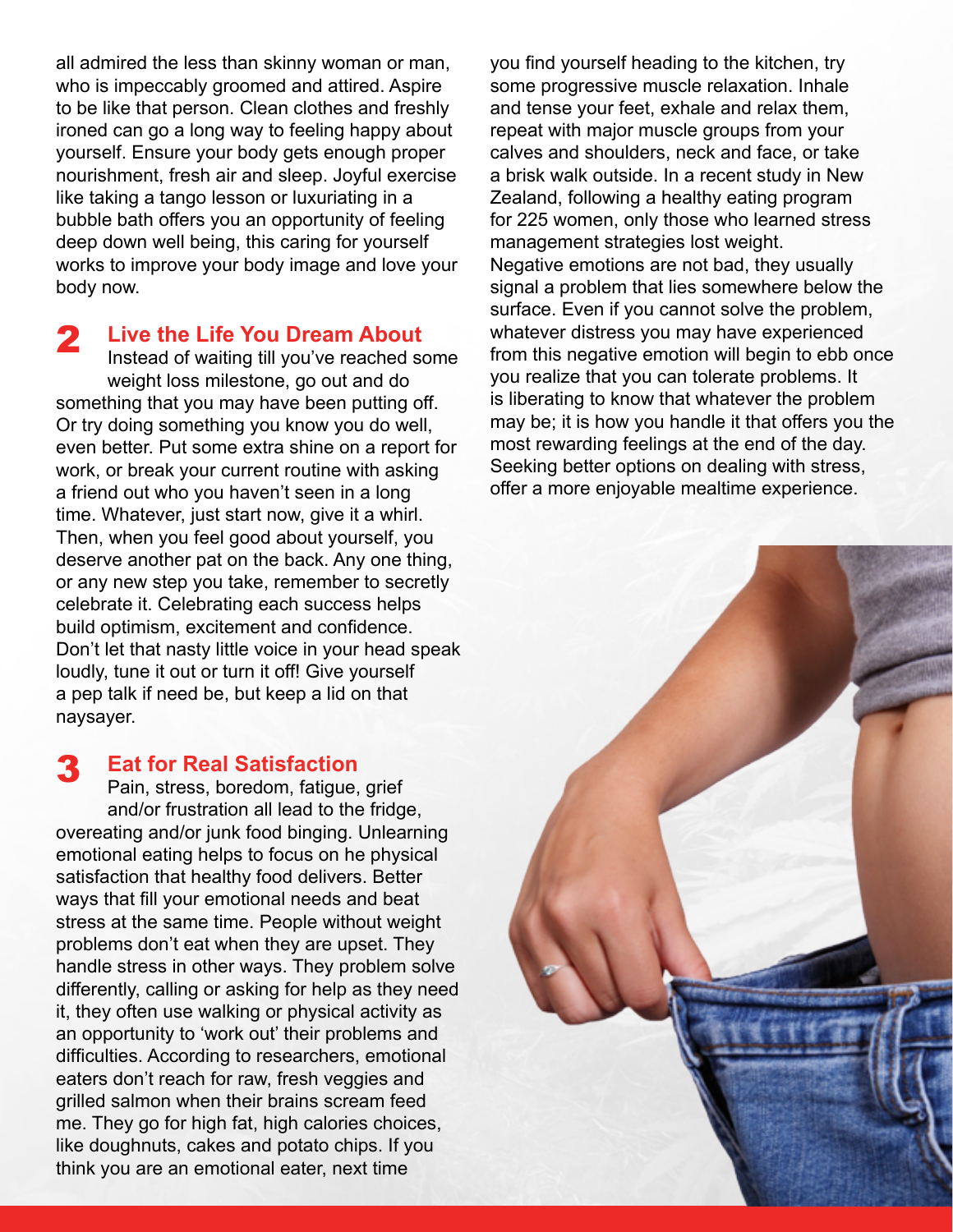## **Got Sleep?**

#### **HOW WELL DID YOU SLEEP LAST NIGHT?**

Good sleep is essential for good health, yet a Statistics Canada study revealed that some 3.3 million Canadians either have problems falling asleep or staying asleep.

That's one in every seven of us! Research tells us that insufficient sleep can cause serious medical problems—high blood pressure, diabetes, obesity and depression, to name just a few. Researchers have also found that an inability to fall asleep or to maintain sleep can be an indicator of many underlying

medical problems. And they've discovered, too, that insufficient sleep, whether by choice or of necessity, is

a leading cause of accidents in today's world. If you're having trouble getting your seven hours-anight, it may be time to re-evaluate your sleep habits.

#### **WHY WE NEED IT TO STAY HEALTHY?**

Emerging from a warm, cosy nest of pillows after a night of blissfully restorative sleep is heaven. You push back the blankets and everything seems brighter. Unfortunately, that experience doesn't happen as often as it should. We deserve better. Doctors can actually hook us up to a computer and see the neurological chatter on screen while we sleep, and this technology provides researchers with the data they need to prescribe treatment and advice.

Here are the very best surefire strategies for getting a good night's sleep from the top medicine

specialists from across the continent. No more tossing and turning. No more middle-of-thenight dialogues with yourself. Here's what to do.

**TIMING IS EVERYTHING** A good



night's sleep actually starts in the morning. The second your eyes flutter open, light shoots down the optic nerve and into the brain's biological clock. There it stimulates the production of a smorgasbord of hormones thatregulate growth, reproduction, eating, sleeping, thinking, remembering—even how you feel from minute to minute. "Sunlight activates the brain," says Frisca L. Yan-Go, M.D., medical

director of the UCLA Sleep Disorders Center. And activating it at the same time every morning synchronizes your body's biological clock. Then your body has a clear direction that at midnight it's supposed to be asleep and at noon it's supposed to be awake. Wake up at a different time every day and the clock is out of sync. You feel groggy and hungover for hours, and even when you start

to feel a bit more alert after that first Starbucks, you really never achieve the mental edge of which you're capable.

### **5 Tips for a Deeper Sleep**

Find yourself staring at the ceiling? Listen up.

1. Bright light stimulates wakefulness. Use dim lighting as bedtime approaches, and if you have to get up in the night use a small flashlight or low-wattage light. Similarly, use low light if you are reading in bed.

2. Keep computers, TVs and other gadgets out of the bedroom. They're distracting and the blue light emitted from screens and monitors will disrupt melatonin production and interfere with sleep.

3. "Camomile tea is gently relaxing, safe even for children. Skullcap, California poppy and valerian are stronger for true insomnia. There is a pharmacy in your backyard."

4. Try soaking your feet in cold water, perhaps with some Epsom salts or bath oils. Dry your feet vigorously with a towel and give them a massage. This will stimulate the 72,000 nerve endings in your feet and help your nervous system relax.

5. If the breath is calm, so goes the mind. While lying in bed, try practicing a relaxing breath ratio for two minutes—inhale for four seconds, exhale for four seconds, pause for four seconds and repeat.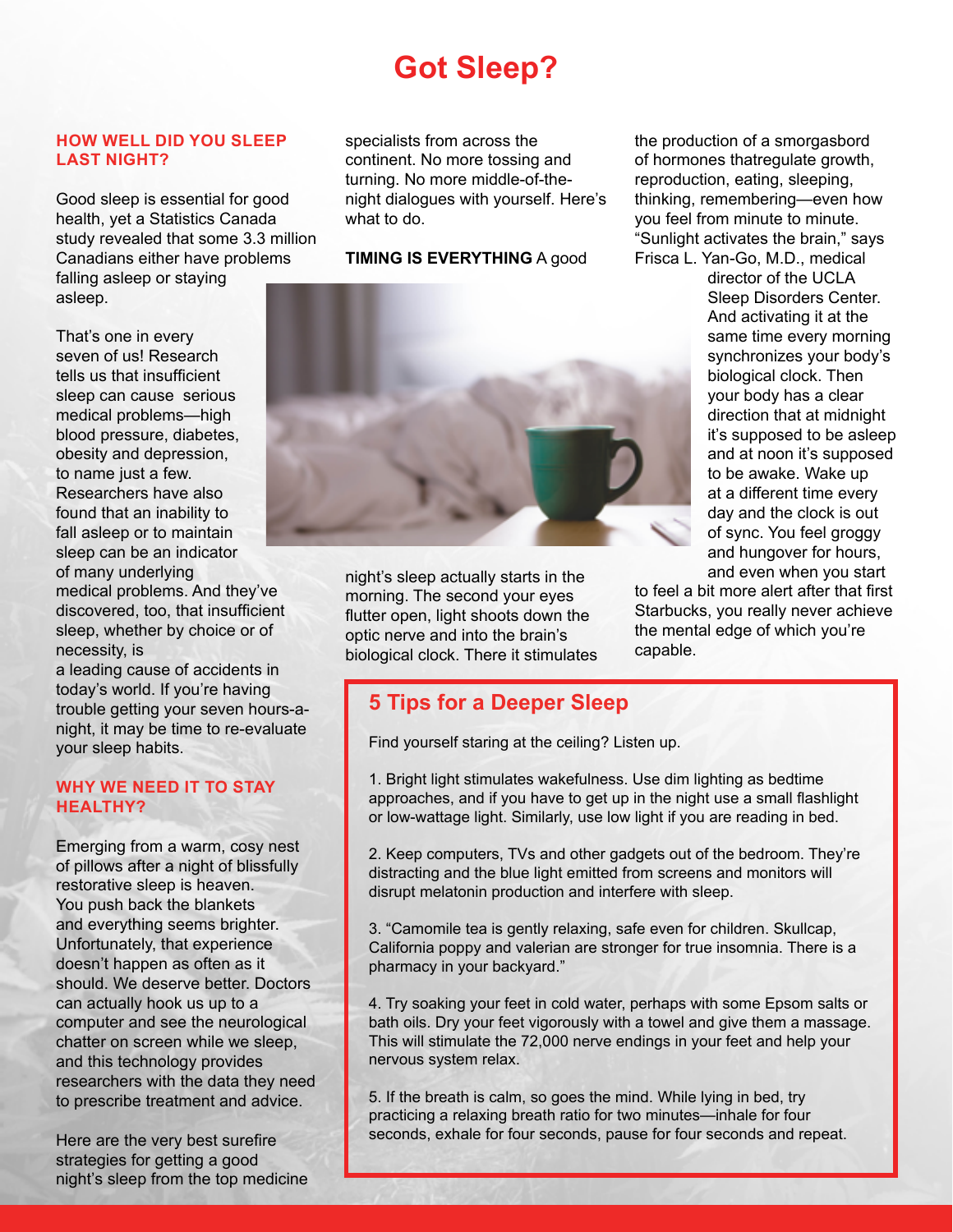#### **HIT THE SHEETS ONLY WHEN**

**SLEEPY** No, not just tired. Sleepy, as in your eyes are droopy and you keep losing track of what people are saying to you.

**GET UP** Sleeping from 11:30 p.m. until 2:00 a.m., tossing and turning until 4, then sleeping until 6 gives you eight hours in bed but only 4 1/2 hours of sleep.

That's a huge mismatch that can actually inhibit your sleep drive

the woman-who-can-sleep. Unfortunately, most women are not giving themselves one single second. According to the 2007 National Sleep Foundation poll, during the hour before bed, around 60 percent of us do household chores, 37 percent take care of children, 36 percent do activities with other family members, 36 percent are on the Internet, and 21 percent do work related to their jobs.



and cause insomnia all by itself. To prevent that from exacerbating your sleep issues, when you wake at 2:00 a.m., get up and go read a book in the living room. Being up increases your sleep drive—which just could make you sleepy enough to actually fall asleep when you return to bed.

One caveat: Don't stay in bed when you're awake. A part of your mind will begin to associate the bed with being awake rather than being asleep. And that can turn on a nasty "I'm-not-going-to-sleep!" anxiety that will rev your engines whenever you get into bed. It's one of the most insidious—and potent causes of chronic insomnia.

**GIVE YOURSELF AN HOUR** The one right before bed. You need it to wind down and transition from the woman-who-can-do-everything into

#### **BEWARE SUNDAY NIGHT**

**INSOMNIA** Staying up late on Friday and Saturday nights and sleeping in on Saturday and Sunday mornings is frequently the gift we give ourselves on weekends after a hard week at work. Yet that little gift—small as it is—is enough to screw up our biological clocks. Even if you get to bed early on Sunday night, you will not be ready to sleep, and you will not end up being the happy camper you were expecting come Monday morning.

**FEATHER YOUR NEST To lull you** to sleep, you need to make your bedroom a sensuous haven, adding all the accoutrements of comfort and serenity in a beautiful setting.

#### **BUY A NEW MATTRESS** Don't

even try to comparison shop. Every mattress in every store has a different name. And every owner of every mattress shop says that the mattresses in his shop are different—and better—than every other mattress shop on the planet. The truth is that the right mattress for you is the one that you try in your home for 30 days. Find a mattress shop that offers that option, pick out the mattress that you and your partner think is the most comfortable, make sure it has a guarantee and flash your plastic. Don't worry about coils and foam and luxury toppers. The mattress that allows you to sink into a deep, natural sleep in the one for you.

**SOAK** A hot bath also helps you lower your body't temperature. Yeah, your temperature goes up while you're in the bath, but your body's response to the heat will be to drop your temperature way down low.

**SHUT THE DRAPES** You sleep better in the dark. If your eyelids flutter open as you move from one stage of sleep to another, even streetlights or a full moon can wake you up.

**PULL ON SOCKS** There's no solid explanation for it, but studies have found that wearing socks to bed helps you sleep. It may be that warming your feet and legs allows your internal body temperature to drop.



Become an Education Supporter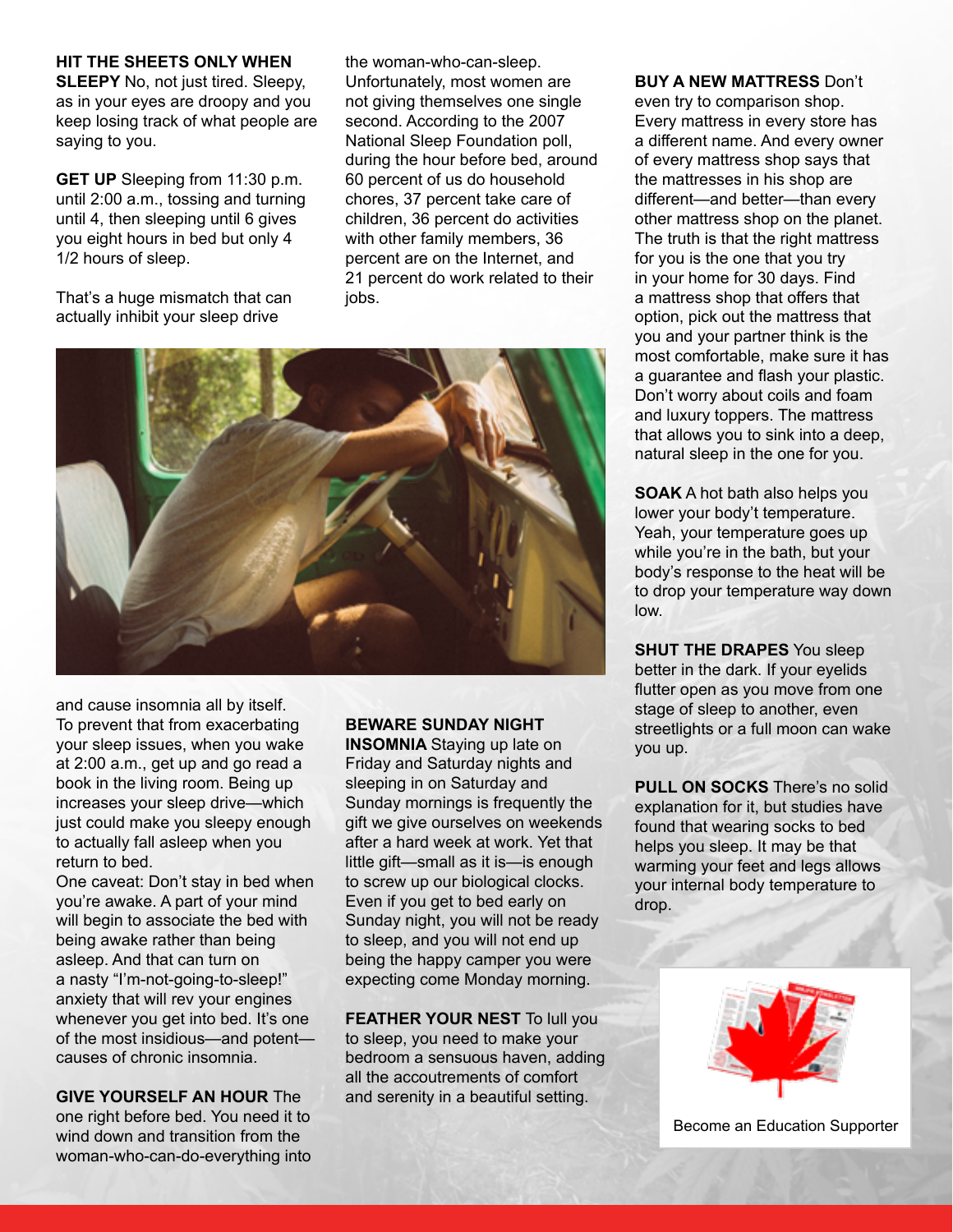## **Reveal Your Inner Beauty**

He or she may work in the next cubicle, shop at the same stores, go to the same gym. They are not stunningly beautiful, nor model-thin—and that's beside the point. These people possess something far better: An inner glow that says I'm happy.

Were they born with it? Maybe. But feeling deep-down fabulous isn't a matter of inheriting lucky genes. Experts say an inner glow that makes you feel great and warms the people around you can be cultivated. Here, seven traits that belong in the mix. Practice these and shine with beauty in all the right ways, both to yourself and others.

#### **Stand Tall** 1

What gives tiny ballerinas, mild-mannered yoga teachers and army generals their commanding presence? We're betting on posture! We don't mean ramrod straight. We mean the flexible, relaxed kind that keeps your spine healthy, and keeps you feeling and looking long and lean.

Good posture has a supple quality. It's healthier for your back (and more fun) to be a blade of tall grass swaying in the breeze than a fence post stuck in the ground. Feel it by standing with both feet planted on the floor and your knees bent ever so slightly. Tuck your buttocks under, firm your tummy muscles, relax your shoulders. Draw yourself up by keeping your head and neck in line with your shoulders. Allow your spine to be naturally and gracefully curvy: an inward curve in the lower back, an outward curve at the shoulder blades and another inner curve at the neck.

To check your stance, roll up a small hand towel. Stand with your back to a wall and slide the towel into the curve at your lower back. This support will help your spine assume its natural

S-shape. When it feels comfortable, try squeezing your shoulder blades together. This opens your chest. You'll feel instantly taller,

slimmer and more confident body language speaks volumes. In one study, volunteers rated a 125-pound woman with good posture as thinner than a 105-pound woman of the same height who slumped. In another, people who sat tall at their desks had more conviction in their own opinions. The bonus? Good posture protects against back, neck, hip and knee pain, allows your lungs to expand



more when you breathe so that you take in more energizing oxygen, and may even help with digestion.

#### **Laugh often** 2

Humour may be the meat-and-potatoes of romance, so essential that in the shorthand lingo of personal ads "must possess GSOH" gets universal recognition as "you better have a good sense of humour." A willingness to celebrate the truly comic in us and in everyday events, without sarcasm or meanness, gives life a fine and fizzy tingle. Humour eases tension, makes both the profound and pathetic palatable, and connects us. From Joan Rivers to Whoopi Goldberg, funny people stay in the moment, entertain deep thoughts and dare to say the things everybody else is only thinking.

Are we wired for laughter? Consider this: By replacing raging stress hormones (cortisol) with feel-good brain chemicals (serotonin and dopamine), laughter can reduce your risk for a heart attack by a whopping 40 percent, and help your body process blood sugar better. Appreciate the lighter side and you'll live a longer life, researchers report. Married couples who laugh together stay together longer and feel happier.

Best of all, a good joke has the bonding power of social superduper glue. Giggles and guffaws are contagious. We laugh more with others than alone. And once you've laughed, we bet your first instinct is "I've gotta tell this to so-and-so!"

You don't have to be the last comic standing to spread this fabulous fun. Your sense of humour is as unique as your fingerprints, or the amount of mayo you prefer on a turkey sandwich. Flaunting yours enriches the world. And consider humour a muscle that could use a workout once in a while. For your next night in, why not check out the comedy selection on Netflix, watch an episode of The Rick Mercer Report or spend the evening with the Comedy Network?

#### **Connect with bliss** 3

Maybe you've felt it during a late-afternoon walk on the beach, while holding a child or being intimate with your spouse, in the middle of a marathon or while working at some aspect of your job that you absolutely love. What causes it doesn't matter. Feeling flow does. Time stops. The rest of the world fades away. You're fully present, fully involved, fully alive.

This is bliss—the feeling of pure being that creates deep

satisfaction. It changes us for the better. You can't define or measure it, but you certainly know when you have it, and amazingly, without you saying a word, others know it, too. Confidence, sensitivity and your sense of accomplishment soar—and spill over into your relationships. It may be that experiencing stretches of meaningful happiness on your own erases the unfair expectation that our mates, our kids, our friends will supply them for us. Or maybe it's that this deep happiness lets us find it in others, too.

Musicians, artists, athletes and even politicians all talk about the feeling of flow but the good news is, we can all get there.

Start by noticing what gives you real satisfaction. Could be yoga or volunteering, training your dog or taking the kids outside for backyard kickball, writing the company's annual report or picking up the violin you loved playing in high school. (Hint: it's probably not kicking back and watching Canada's Worst Driver. Don't confuse relaxation with deep-felt satisfaction.)

#### **Say 'thanks'** 4

Once upon a time, gratitude was saddled with a reputation for being lame—something wimpy and Pollyanna-ish that Mom made you do. But researchers and real people are beginning to understand why feeling truly thankful (which, not coincidentally, is a core principal in most major religions) expands your own sense of well-being, then sends ripples into the world.